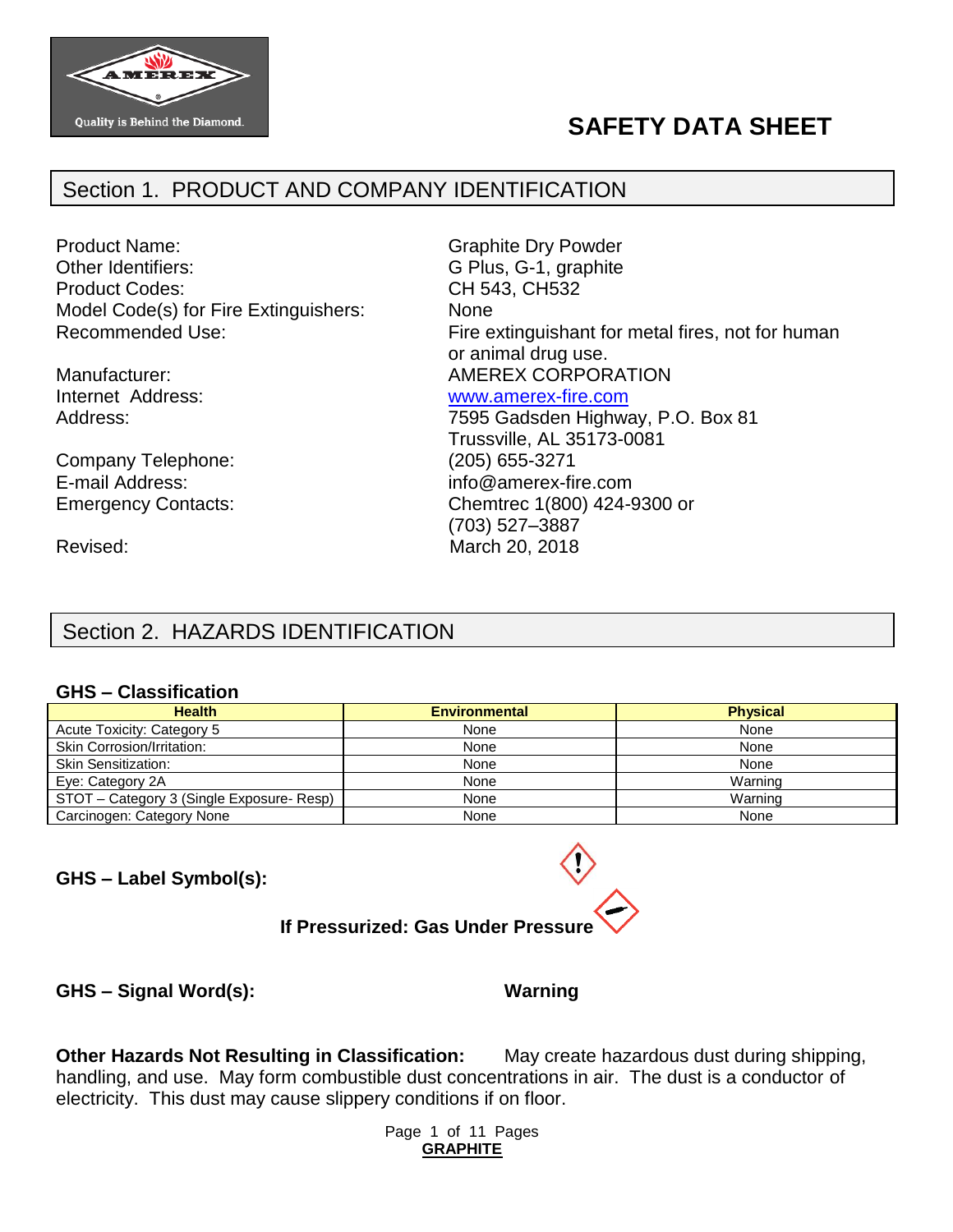#### **GHS – Hazard Phrases**

| <b>GHS Hazard</b>     | <b>GHS Codes(s)</b> | <b>Code Phrase(s)</b>                                                                  |  |  |
|-----------------------|---------------------|----------------------------------------------------------------------------------------|--|--|
| <b>Physical</b>       | H <sub>229</sub>    | *- Pressurized container: may burst if heated                                          |  |  |
| <b>Health</b>         | H315                | May be harmful if swallowed                                                            |  |  |
|                       | 319                 | Causes serious eye irritation                                                          |  |  |
|                       | 335                 | May cause respiratory irritation                                                       |  |  |
| <b>Environmental</b>  | None                |                                                                                        |  |  |
| <b>Precautionary:</b> |                     |                                                                                        |  |  |
| General               | P <sub>101</sub>    | If medical advice is needed, have product container or label at hand                   |  |  |
| Prevention            | P <sub>251</sub>    | Do not pierce or burn, even after use.                                                 |  |  |
|                       | 261                 | Avoid breathing dust/fumes/gas/mists/vapours/spray.                                    |  |  |
|                       | 264                 | Wash exposed skin thoroughly after handling.                                           |  |  |
|                       | 280                 | Wear protective gloves/protective clothing/eye protection/face protection.             |  |  |
| Response              | P312                | Call a doctor if you feel unwell.                                                      |  |  |
|                       | 321                 | Specific treatment (see Section 4. First Aid Measures)                                 |  |  |
|                       | 373                 | May cause damage to organs through prolonged or repeated exposure.                     |  |  |
|                       | $302 + 352$         | IF ON SKIN: Wash with plenty of water.                                                 |  |  |
|                       | $304 + 340$         | IF INHALED: Remove person to fresh air and keep comfortable for breathing.             |  |  |
|                       | 305+351+338         | IF IN EYES: Rinse cautiously with water for several minutes. Remove contact lenses if  |  |  |
|                       |                     | present and easy to do - continue rinsing.                                             |  |  |
|                       | $332 + 313$         | If skin irritation occurs: Get medical advice/attention.                               |  |  |
|                       | $337+313$           | If eye irritation persist get medical advice/attention.                                |  |  |
|                       | 342+311             | If experiencing respiratory symptoms: Call a doctor.                                   |  |  |
| Storage               | P410+403            | *- Protect from sunlight. Store in a well-ventilated place.                            |  |  |
| Disposal              | P <sub>501</sub>    | Dispose of contents through a licensed disposal company. Contaminated container should |  |  |
|                       |                     | be disposed of as unused product.                                                      |  |  |

\*- If under pressure

# Section 3. COMPOSITION/INFORMATION ON INGREDIENTS

| <b>Chemical</b><br>. .<br><b>Name</b> | <b>EC No.</b>                      | <b>\CH Rea.</b><br>No.<br>вī<br>A | <b>CAS-No.</b>       | <b>Weight %</b> | <b>Classification</b> |
|---------------------------------------|------------------------------------|-----------------------------------|----------------------|-----------------|-----------------------|
| Graphite                              | $-955 - 7$<br>ົດດາ<br>้องง<br>∵ پ∡ | NA                                | 7701<br>$102 - 47 -$ | >99             | <b>NA</b>             |

Adverse health effects and symptoms: Serious irritant to the eyes; may cause respiratory irritation; mild irritant to mucous membranes and skin. Symptoms of inhalation include coughing, shortness of breath, and production of black sputum. Chronic exposure may cause pneumoconiosis, fibrotic disease, or aggravate existing pulmonary disease.

## Section 4. FIRST AID MEASURES

Eye Exposure: Causes irritation. Irrigate eyes with water and repeat until pain free. Remove contact lenses if present and easy to do – continue rinsing. Seek medical attention if irritation persists, or if visual changes occur.

> Page 2 of 11 Pages **GRAPHITE**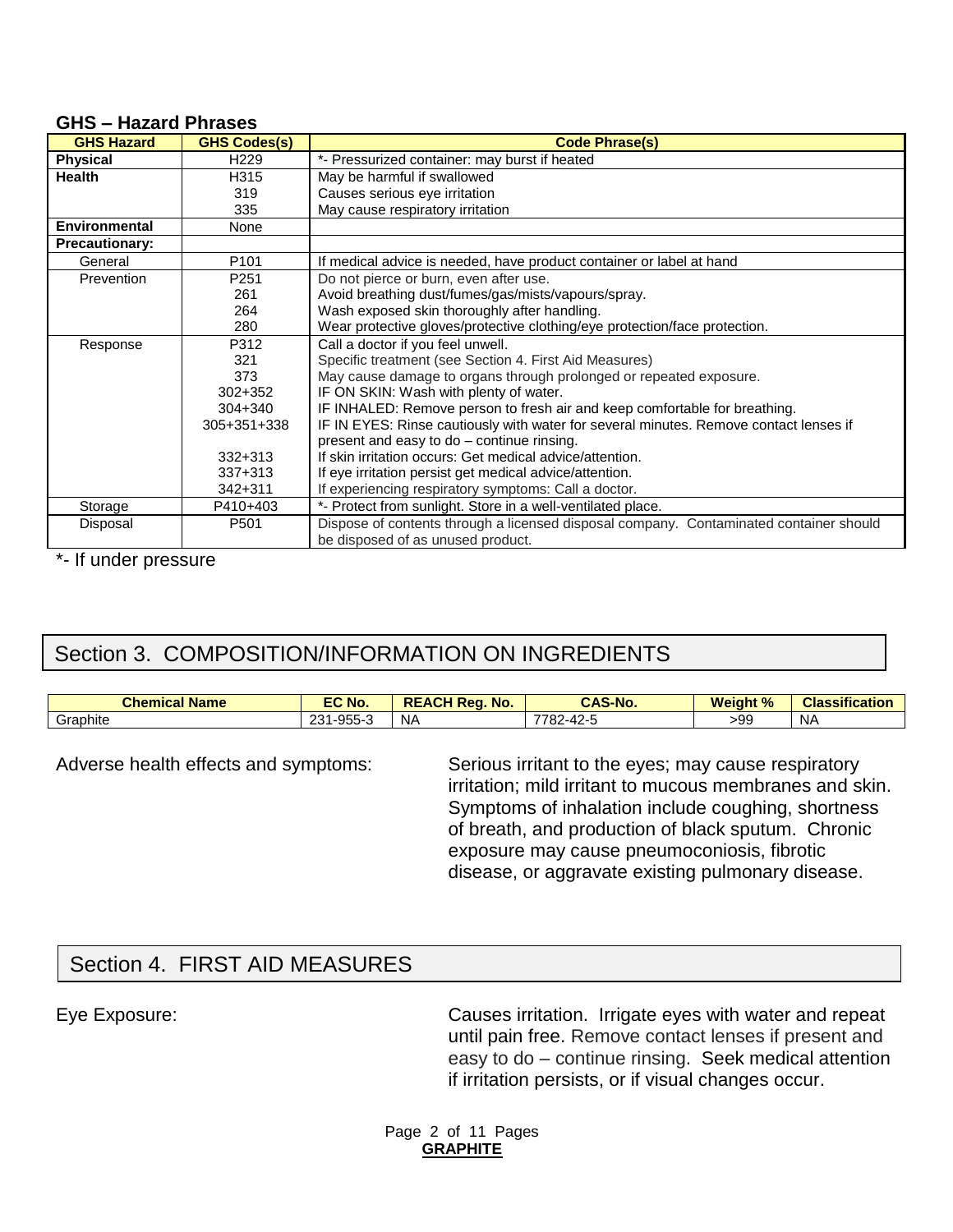| <b>Skin Exposure:</b>       | May cause skin irritation. In case of contact, wash<br>with plenty of soap and water. Seek medical attention<br>if irritation persists.                                                                                                                                                                                                                               |
|-----------------------------|-----------------------------------------------------------------------------------------------------------------------------------------------------------------------------------------------------------------------------------------------------------------------------------------------------------------------------------------------------------------------|
| Inhalation:                 | May cause irritation, along with coughing and<br>appearance of black sputum. If respiratory irritation or<br>distress occurs, remove victim to fresh air. Seek<br>medical attention if irritation persists.                                                                                                                                                           |
| Ingestion:                  | Overdose symptoms may include breathing difficulty<br>and coughing up black sputum. If victim is conscious<br>and alert, give 2-3 glasses of water or milk to drink.<br>Do not induce vomiting. Seek immediate medical<br>attention. Do not leave victim unattended. To<br>prevent aspiration of swallowed product, lay victim on<br>side with head lower than waist. |
| Medical conditions possibly |                                                                                                                                                                                                                                                                                                                                                                       |
| aggravated by exposure:     | Inhalation of product may aggravate existing chronic<br>respiratory problems such as asthma, emphysema, or<br>bronchitis. Skin contact may aggravate existing skin<br>disease. Chronic overexposure may cause<br>pneumoconiosis ("dusty lung" disease).                                                                                                               |

## Section 5. FIRE-FIGHTING MEASURES

Flammable Properties: Not flammable Flash Point: Not determined

Hazardous Combustion Products: May release CO or CO2. Explosion Data:

Sensitivity to Mechanical Impact: Not sensitive

Protective Equipment and

Suitable Extinguishing Media: CO2, water spray, dry chemical powder or foam. Do not use water jet if dust is present

Sensitivity to Static Discharge: Can conduct electricity or static charge Unusual fire/explosion hazards: Airborne dust could be explosive at high concentrations. Fire can produce irritating and toxic gases which can cause burns to the skin and eyes.

Precautions for Firefighters: As in any fire, wear self-contained breathing apparatus pressure-demand. NIOSH (approved or equivalent) and full protective gear.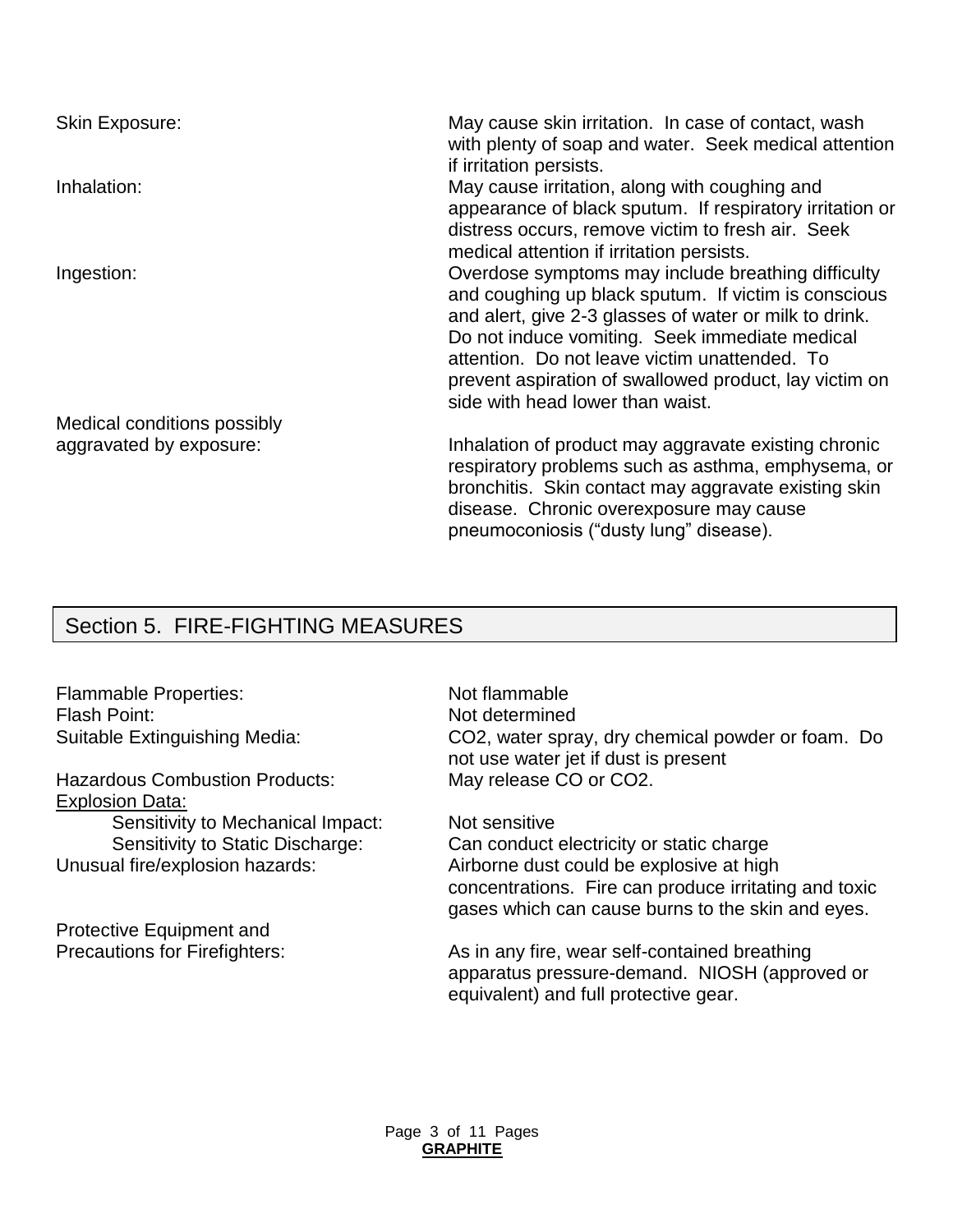# Section 6. ACCIDENTAL RELEASE MEASURES

| <b>Personal Precautions:</b>          | Avoid contact with skin, eyes, and clothing. This is a<br>slip hazard; do not walk through spilled material.<br>Graphite can become a combustible dust if allowed to<br>become airborne. Minimize airborne dust. |
|---------------------------------------|------------------------------------------------------------------------------------------------------------------------------------------------------------------------------------------------------------------|
| <b>Personal Protective Equipment:</b> | Wear PPE as specified in Section 8. Sweep up and<br>containerize for disposal or reclamation. Vacuuming<br>or wet sweeping is suggested to avoid dust<br>dispersion.                                             |
| <b>Emergency Procedures:</b>          | Graphite can become a combustible dust if allowed to<br>become airborne.                                                                                                                                         |
| <b>Methods for Containment:</b>       | Prevent further leakage or spillage if safe to<br>do so. Material should be collected mechanically and<br>disposed of in suitable containers.                                                                    |
| Methods for Clean Up:                 | Avoid dust formation. Clean up released material<br>using vacuum or wet sweep and shovel to minimize<br>generation of dust. Bag and drum for disposal in<br>properly label containers.                           |
| <b>Environmental Precautions:</b>     | Prevent material from entering storm sewers or<br>conveyances to waterways.                                                                                                                                      |
| Other:                                | If product is contaminated, use PPE and containment<br>appropriate to the nature of the most toxic<br>chemical/material in the mixture.                                                                          |

# Section 7. HANDLING AND STORAGE

| <b>Personal Precautions:</b>                                          | Use appropriate PPE when handling or maintaining<br>equipment, and wash thoroughly after handling (see<br>Section 8). |
|-----------------------------------------------------------------------|-----------------------------------------------------------------------------------------------------------------------|
| Conditions for Safe Storage/Handling:                                 | Keep product in original container. Prevent falling.<br>Do not allow near heat sources.                               |
| Incompatible Products:                                                | Do not mix with other extinguishing agents. Store<br>away from ignition sources and direct sunlight.                  |
| <b>Hazardous Decomposition Products:</b><br>Hazardous Polymerization: | Carbon oxides, Potassium oxides<br>Will not occur                                                                     |

# Section 8. EXPOSURE CONTROLS/PERSONAL PROTECTION

| <b>Chemical</b><br><b>Name</b> | <b>OSHA PEL</b>                                         | <b>ACGIH TLV</b>                 | <b>DFG MAK *</b>                                               | <b>EU BLV</b> |
|--------------------------------|---------------------------------------------------------|----------------------------------|----------------------------------------------------------------|---------------|
| Graphite                       | 15 mg/m $3$ (total)<br>5 mg/m <sup>3</sup> (respirable) | 2 mg/m <sup>3</sup> (respirable) | 4 mg/m <sup>3</sup> (inhalable)<br>$mg/m3$ (respirable)<br>1.5 | <b>NA</b>     |

Page 4 of 11 Pages **GRAPHITE**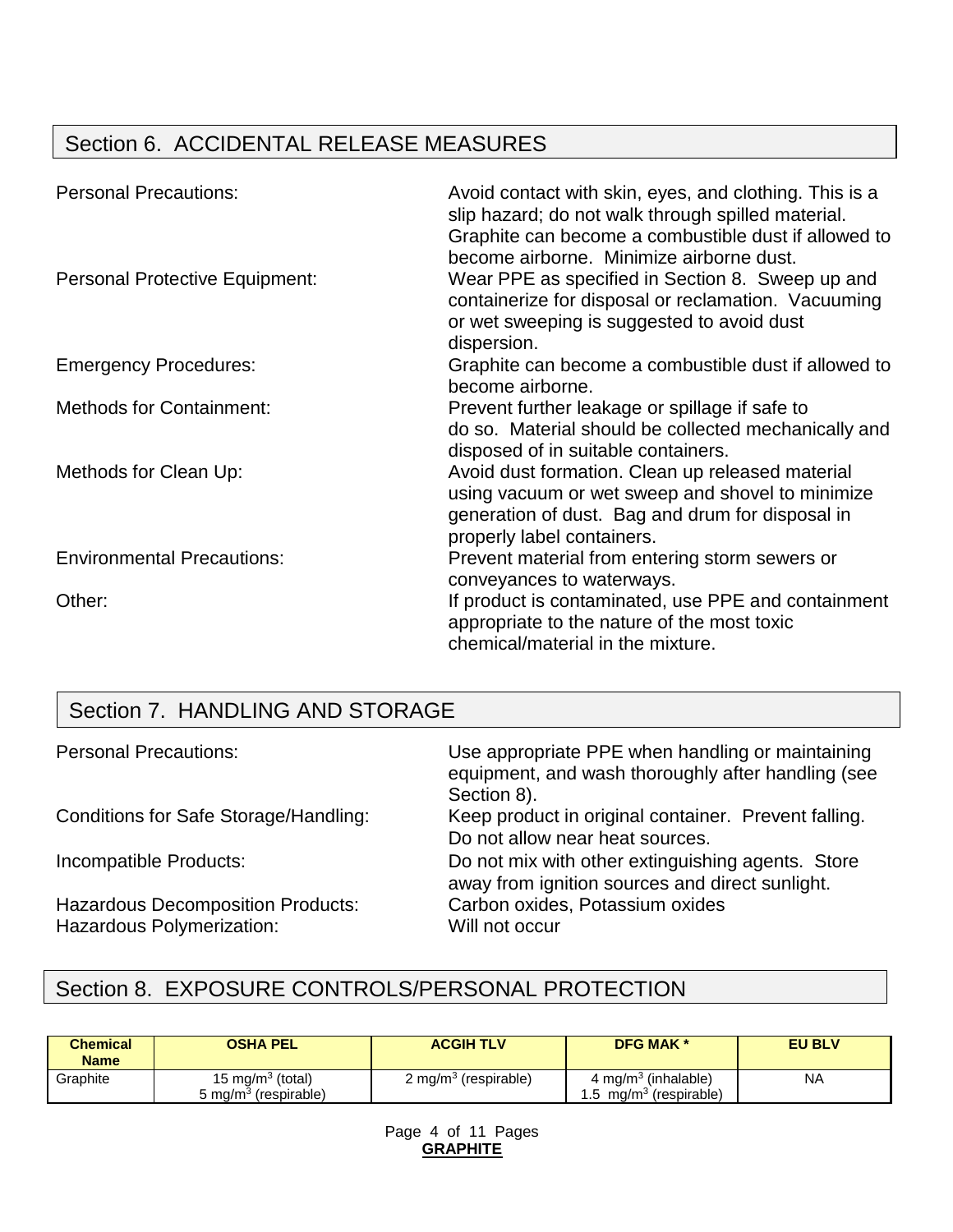### Engineering Controls: Showers

Eyewash stations Ventilation systems

## Personal Protective Equipment - PPE Code E:

The need for respiratory protection is not probable during short-term exposure. PPE use during production process must be independently evaluated.









Eye/Face Protection: Chemical goggles

Skin and Body Protection: Wear nitrile or similar gloves/coveralls Respiratory Protection: If exposure limits are exceeded or irritation is experienced, NIOSH approved respiratory protection should be worn. Use P100 respirators for limited exposure, use air-purifying respirator (APR) with high efficiency particulate air (HEPA) filters for prolonged exposure. Positive-pressure supplied air respirators may be required for high airborne contaminant concentrations. Respiratory protection must be provided in accordance with current safety and health requirements. The need for respiratory protection is not likely for short-term use in well ventilated areas. Hygiene Measures: Good personal hygiene practice is essential, such as avoiding food, tobacco products, or other hand-tomouth contact when handling. Wash thoroughly after handling.

# Section 9. PHYSICAL AND CHEMICAL PROPERTIES

Molecular Weight: 12.01gm Odor: Contract Contract Odorless Odor Threshold: No information available Decomposition Temperature <sup>O</sup>C: No information available Freezing Point <sup>O</sup>C: Not applicable

Appearance: Dark gray to black, odorless, fine powder. Feels slippery.

> Page 5 of 11 Pages **GRAPHITE**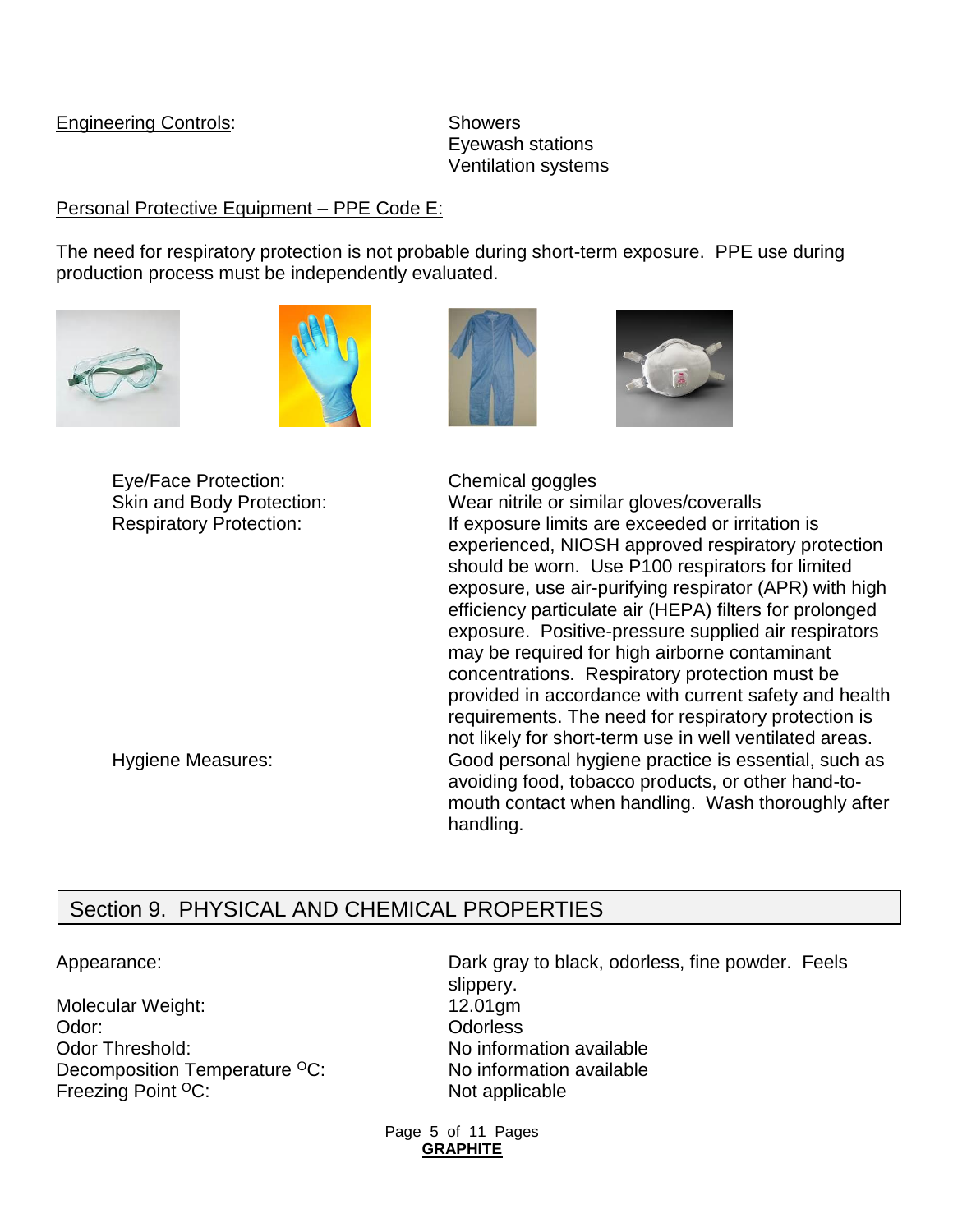Initial Boiling Point  ${}^{0}C$ :  $> 4000$ Physical State: Crystalline powder pH:  $P$  Not applicable Flash Point <sup>O</sup>C: **Information not available** Autoignition Temperature  ${}^{0}C$ : 452 – 518 Boiling Point/Range <sup>O</sup>C: Not Applicable Melting Point/Range <sup>o</sup>C: Approximately 3600<sup>o</sup> C Explosive Properties: Explosive as a dust Oxidizing Properties: None Volatile Component (%vol) Not Applicable Evaporation Rate: Not Applicable Vapor Density: Not Applicable Vapor Pressure: 1 mm HG at 3586 <sup>O</sup>C Specific gravity: Specific gravity: Approximately 2.26 at 25 <sup>o</sup>C Solubility: Insoluble in water Partition coefficient, Kow **Unknown** Viscosity: Not Applicable

Flammability: No, unless as combustible airborne dust Flammability Limits in Air  ${}^{0}C$ : Upper – Not Flammable; Lower-Not Flammable

## Section 10. STABILITY AND REACTIVITY

Stability: Stable Stable

Hazardous Decomposition Products: None known Possibility of Hazardous Reactions: Reacts violently with oxides Hazardous Polymerization **Does not occur** 

Incompatibles: Strong oxidizers such as chlorates and nitrates, liquid potassium, peroxides, fluorine, and chlorine trifluoride. Conditions to Avoid: Storage or handling near incompatibles. Graphite is a good conductor of electricity; do not allow situations where electrical accidents can occur. Minimize airborne dust generation.

## Section 11. TOXICOLOGICAL INFORMATION

Symptoms: Immediate:

Likely Routes of Exposure: Inhalation and eye contact.

Inhalation: Inhalation: Irritation, coughing. Eyes: Possibly serious irritation. Skin: Skin: Mild irritation. Delayed: Symptoms appear to be relatively immediate

Page 6 of 11 Pages **GRAPHITE**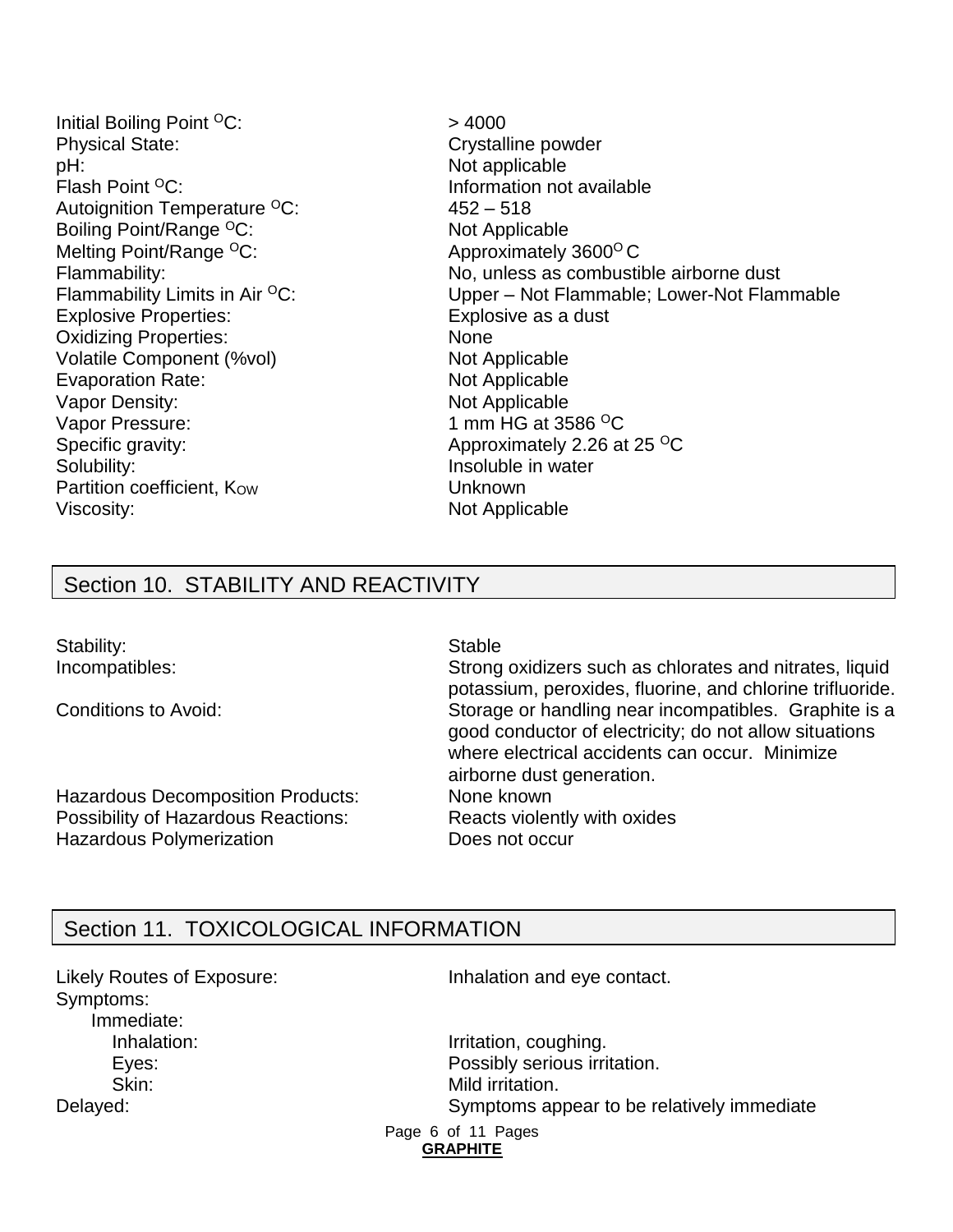| <b>Acute Toxicity:</b>   | Relatively non-toxic.                              |
|--------------------------|----------------------------------------------------|
| <b>Chronic Toxicity:</b> |                                                    |
| Short-term Exposure:     | None known.                                        |
| Long-term Exposure:      | As with all dusts, pneumoconiosis, or "dusty lung" |
|                          | disease, may result from chronic exposure.         |

#### **Acute Toxicity Values - Health**

| <b>Chemical Name</b> |              | <b>LC50 (Inhalation)</b>              |           |
|----------------------|--------------|---------------------------------------|-----------|
|                      | <b>Oral</b>  | <b>Dermal</b>                         |           |
| Graphite             | >2g/kg (rat) | Non-irritant, rabbit, 4 hour exposure | <b>NA</b> |

Target Organs and Effects (TOST):

Reproductive Toxicity: This product's ingredients are not known to have reproductive or teratogenic effects.<br>Respiratory system (mild irritant). This product is a mild irritant to epithelial tissue, (eyes, mucous membranes, skin) and may aggravate dermatitis. No information was found indicating the product causes sensitization.

#### **Other Toxicity Categories**

| <b>Chemical Name</b> | <b>Germ Cell</b><br><b>Mutagenicity</b> | <b>Carcino-</b><br><b>aenicity</b> | <b>Repro-</b><br>ductive | <b>TOST</b><br><b>Single Exp</b> | <b>TOST</b><br><b>Repeated Exp</b> | <b>Aspiration</b> |
|----------------------|-----------------------------------------|------------------------------------|--------------------------|----------------------------------|------------------------------------|-------------------|
| Graphite             | None                                    | None                               | None                     | Categorv 3                       | Category 2                         | None              |

## Section 12. ECOLOGICAL INFORMATION

| Ecotoxicity:<br>Persistence/Degradability:<br>Probability of rapid biodegradation: | Non-toxic; however, as a silt it may degrade aquatic habitat.<br>Insoluble in water<br>Est: 0.74 (Rapid) |
|------------------------------------------------------------------------------------|----------------------------------------------------------------------------------------------------------|
| Anaerobic biodegradation probability:<br><b>Bioaccummulation potential:</b>        | Est: 0.76 (Rapid)<br>Low.                                                                                |
| <b>Bioconcentration factor:</b>                                                    | Est: $2.43$ (wet weight)                                                                                 |
| Bioaccummulation:                                                                  | Little. Non-soluble.                                                                                     |
| Mobility in soil:                                                                  | Poor                                                                                                     |
| Log Koc:                                                                           | Est. 0.946                                                                                               |
| Log Koa:                                                                           | Est: $-0.45$                                                                                             |
| Log Kaw:                                                                           | Est: 1.43                                                                                                |
|                                                                                    |                                                                                                          |

#### Other Adverse Ecological Effects: No other known effects at this time

#### **Aquatic Toxicity Values – Environment – Research**

| <b>Chemical Name</b> | (LC50)<br><b>Acute</b> | (LC50)<br><b>Chronic</b> |
|----------------------|------------------------|--------------------------|
| Graphite             | N/A                    | N/A                      |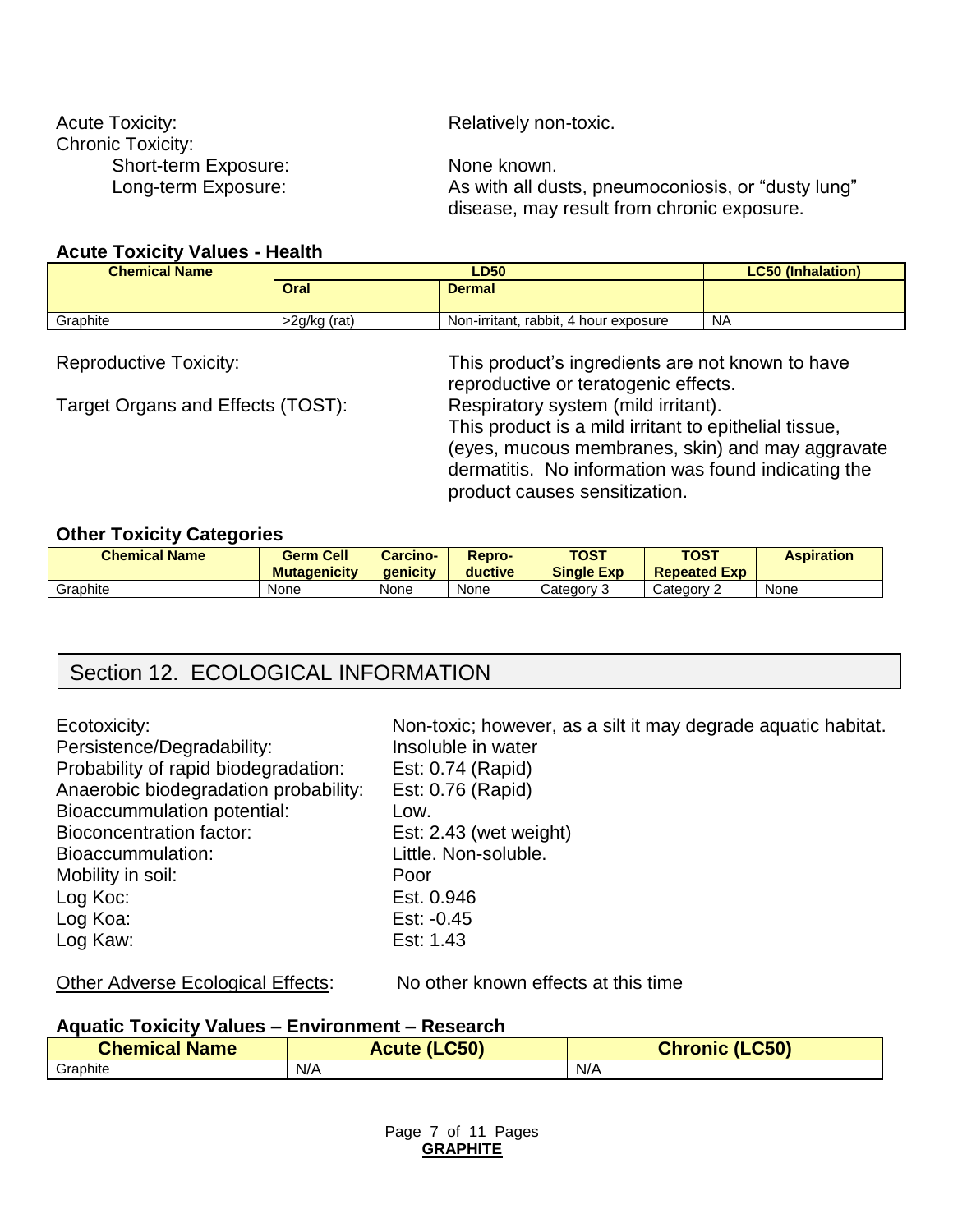#### **Aquatic Toxicity Values – Environment – Estimates**

| <b>Chemical Name</b> | Acute (LC50)              | <b>Chronic (LC50)</b>      |
|----------------------|---------------------------|----------------------------|
| Graphite             | 165.54 mg/L Fish 96 hr;   | 39.20 mg/L Gr. Algae 96 hr |
|                      | 83.95 mg/l Daphnid 48 hr; |                            |

## Section 13. DISPOSAL CONSIDERATIONS

Safe Handling **EXECUTE:** Use appropriate PPE when handling, and wash thoroughly after handling (see Section 8). Waste Disposal Considerations Dispose in accordance with federal, state, and local regulations. Contaminated Packaging **Dispose in accordance with federal, state, and local** regulations.

#### NOTES:

This product is not a RCRA characteristically hazardous or listed hazardous waste. Dispose of according to state or local laws, which may be more restrictive than federal laws or regulations. Used product may be altered or contaminated, creating different disposal considerations.

| Section 14. TRANSPORT INFORMATION |               |
|-----------------------------------|---------------|
| <b>UN Number:</b>                 | <b>NA</b>     |
| <b>UN Proper Shipping Name:</b>   | <b>NA</b>     |
| <b>Transport Hazard Class:</b>    | <b>NA</b>     |
| Packing Group:                    | <b>NA</b>     |
| Marine Pollutant?:                | <b>NO</b>     |
| <b>IATA</b>                       | Not regulated |
| <b>DOT</b>                        | Not regulated |

#### NOTES:

This product is not defined as a hazardous material under U.S. Department of Transportation (DOT) 49 CFR 172, or by Transport Canada "Transportation of Dangerous Goods" regulations.

#### Special Precautions for Shipping:

The transportation information above covers the Graphite Dry Powder extinguisher agent as shipped in bulk containers and not when contained in fire extinguishers or fire extinguisher systems. If shipped in a stored pressure-type fire extinguisher, and pressurized with a non-flammable, non-toxic inert expellant gas, the fire extinguisher is considered a hazardous material by the US Department of Transportation and Transport Canada. The proper shipping name shall be FIRE EXTINGUISHER and the UN designation is UN 1044. The DOT hazard class/division is LIMITED QUANTITY when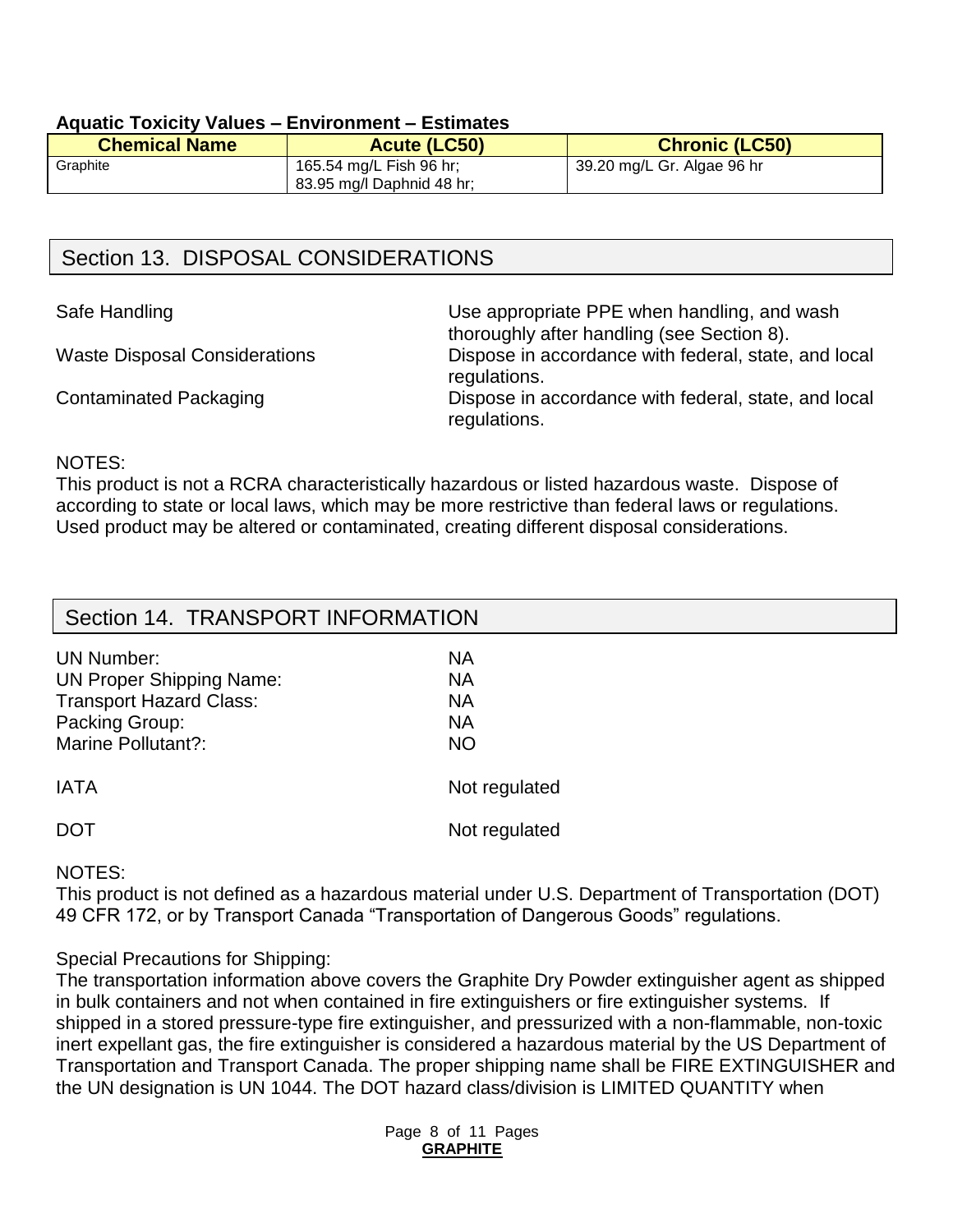pressurized to less than 241 psig and when shipped via highway or rail. UN Class 2.2. Non-Flammable Gas, when shipping via air. Packing Group – N/A

## Section 15. REGULATORY INFORMATION

#### **International Inventory Status:** All ingredients are on the following inventories

| <b>Country(ies)</b>             | -<br><b>Agency</b> | $\tilde{\phantom{a}}$<br><b>Status</b> |
|---------------------------------|--------------------|----------------------------------------|
| <b>United States of America</b> | TSCA               | Yes                                    |
| Canada                          | <b>DSL</b>         | Yes                                    |
| Europe                          | EINECS/ELINCS      | Yes                                    |
| Japan                           | MITI               | No                                     |
| South Korea                     | <b>KECL</b>        | Yes                                    |

#### **REACH Title VII Restrictions:** No information available

| <b>Chemical Name</b> | <b>Dangerous</b><br><b>Substances</b> | <b>Organic</b><br><b>Solvents</b> | <b>Harmful</b><br><b>Substances</b><br><b>Whose</b><br><b>Names Are to</b><br>be Indicated<br>on Label | <b>Pollution</b><br><b>Release and</b><br><b>Transfer</b><br><b>Registry</b><br>(Class II) | <b>Pollution</b><br><b>Release and</b><br><b>Transfer</b><br><b>Registry</b><br>(Class I) | <b>Poison and</b><br><b>Deleterious</b><br><b>Substances</b><br><b>Control Law</b> |
|----------------------|---------------------------------------|-----------------------------------|--------------------------------------------------------------------------------------------------------|--------------------------------------------------------------------------------------------|-------------------------------------------------------------------------------------------|------------------------------------------------------------------------------------|
| Graphite             | <b>Not</b><br>Applicable              | Not Applicable                    | Not Applicable                                                                                         | Not Applicable                                                                             | Not Applicable                                                                            | Not Applicable                                                                     |

| Component | <b>ISHA - Harmful</b><br><b>Substances</b><br><b>Prohibited for</b><br><b>Manufacturing,</b><br>Importing,<br><b>Transferring, or</b><br><b>Supplying</b> | <b>ISHA - Harmful</b><br><b>Substances</b><br><b>Requiring</b><br><b>Permission</b> | <b>Toxic Chemical</b><br><b>Classification</b><br>Listing (TCCL) -<br><b>Toxic Chemicals</b> | <b>Toxic Release</b><br><b>Inventory (TRI)</b><br>$-$ Group I | <b>Toxic Release</b><br><b>Inventory (TRI) -</b><br><b>Group II</b> |
|-----------|-----------------------------------------------------------------------------------------------------------------------------------------------------------|-------------------------------------------------------------------------------------|----------------------------------------------------------------------------------------------|---------------------------------------------------------------|---------------------------------------------------------------------|
| Graphite  | Not Applicable                                                                                                                                            | Not Applicable                                                                      | Not Applicable                                                                               | Not Applicable                                                | Not Applicable                                                      |

## **European Risk and Safety phrases**:

| <b>EU Classification:</b> | XN       | Irritant                                                                   |
|---------------------------|----------|----------------------------------------------------------------------------|
| R Phrases:                | 20       | Harmful by inhalation.                                                     |
|                           | 36/37    | Irritating to eyes, respiratory system.                                    |
| S Phrases:                | 22       | Do not breath dust.                                                        |
|                           | 23/24/25 | Avoid inhalation and contact with skin and eyes                            |
|                           | 26       | In case of contact with eyes, rinse immediately with                       |
|                           |          | plenty of water and seek medical advice.                                   |
|                           | 36       | Wear suitable protective clothing.                                         |
|                           | 38       | Where ventilation is insufficient, wear suitable respiratory<br>equipment. |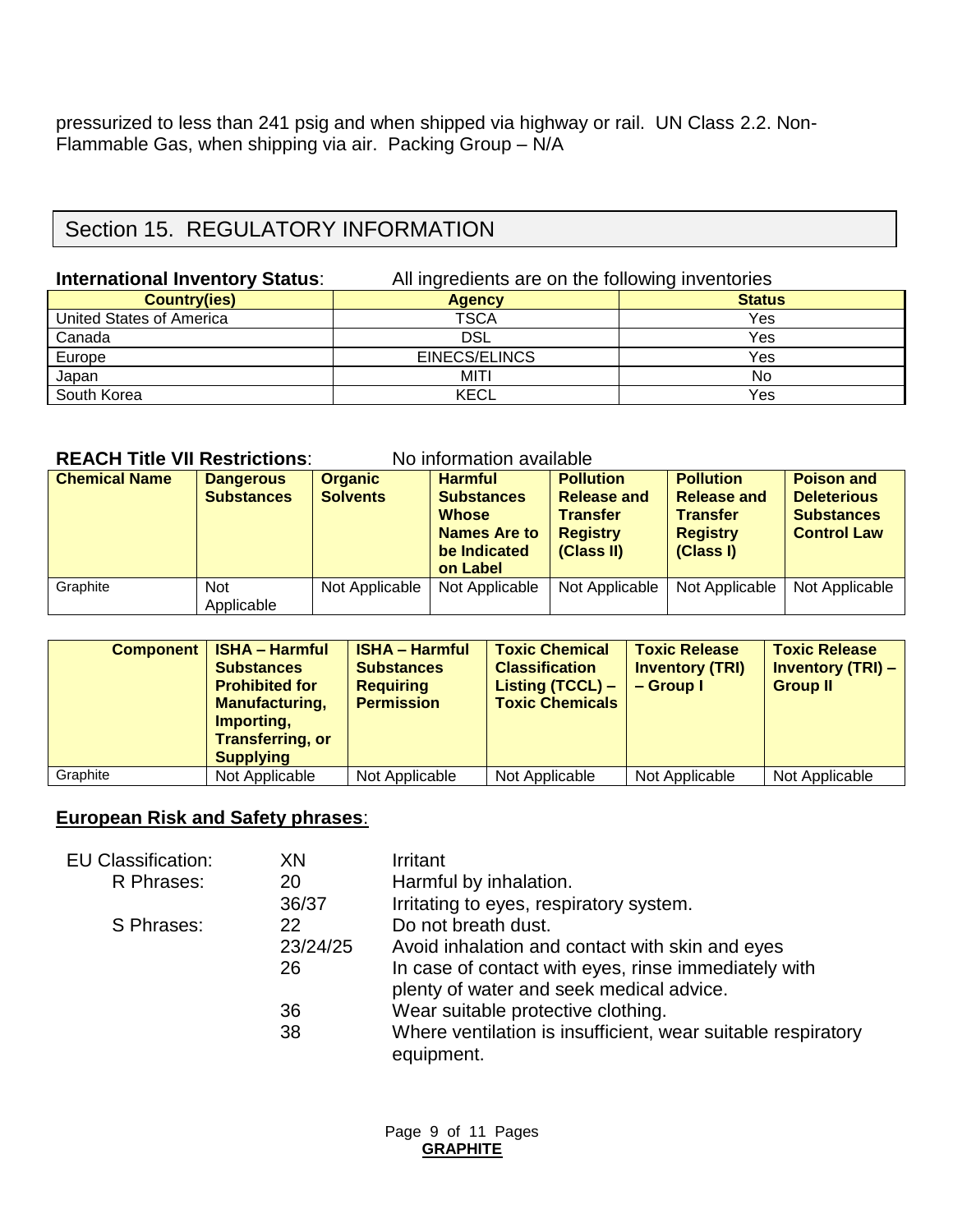## **U.S. Federal Regulatory Information**:

## **SARA 313**:

Section 313 of Title III of the Superfund Amendments and Reauthorization Act of 1986 (SARA) - This product does not contain and chemicals which are subject to the reporting requirements of the Act and Title 40 of the Code of Federal Regulations, Part 372.

None of the chemicals in this product are under SARA reporting requirements or have SARA threshold planning quantities (TPQs) or CERCLA reportable quantities (RQs), or are regulated under TSCA 8(d).

### **SARA 311/312 Hazard Categories**:

| <b>Acute Health Hazard</b>          | N٥  |
|-------------------------------------|-----|
| <b>Chronic Health Hazard</b>        | N٥  |
| Fire Hazard                         | N٥  |
| *-Sudden Release of Pressure Hazard | Yes |
| Reactive Hazard                     | N٥  |

\* - Only applicable if material is in a pressurized extinguisher.

#### Clean Water/Clean Air Acts:

This product does not contain any substances regulated as pollutants pursuant to the Clean Water Act (40 CFR 122.21 and 40 CFR 122.42) or Clean Air Act, Section 112 Hazardous Air Pollutants (HAPs) (see 40 CFR 61) and Section 112 of the Clean Air Act Amendments of 1990.

## **U.S. State Regulatory Information**:

Chemicals in this product are covered under specific State regulations, as denoted below:

**Alaska** - Designated Toxic and Hazardous Substances: None **California** – Permissible Exposure Limits for Chemical Contaminants: None **Florida** – Substance List: None **Illinois** – Toxic Substance List: None **Kansas** – Section 302/303 List: None **Massachusetts** – Substance List: None **Minnesota** – List of Hazardous Substances: None **Missouri** – Employer Information/Toxic Substance List: None **New Jersey** – Right to Know Hazardous Substance List: None **North Dakota** – List of Hazardous Chemicals, Reportable Quantities: None **Pennsylvania** – Hazardous Substance List: None **Rhode Island** – Hazardous Substance List: None **Texas** – Hazardous Substance List: None **West Virginia** – Hazardous Substance List: None **Wisconsin** – Toxic and Hazardous Substances: None

California Proposition 65: No component is listed on the California Proposition 65 list.

Page 10 of 11 Pages **GRAPHITE**